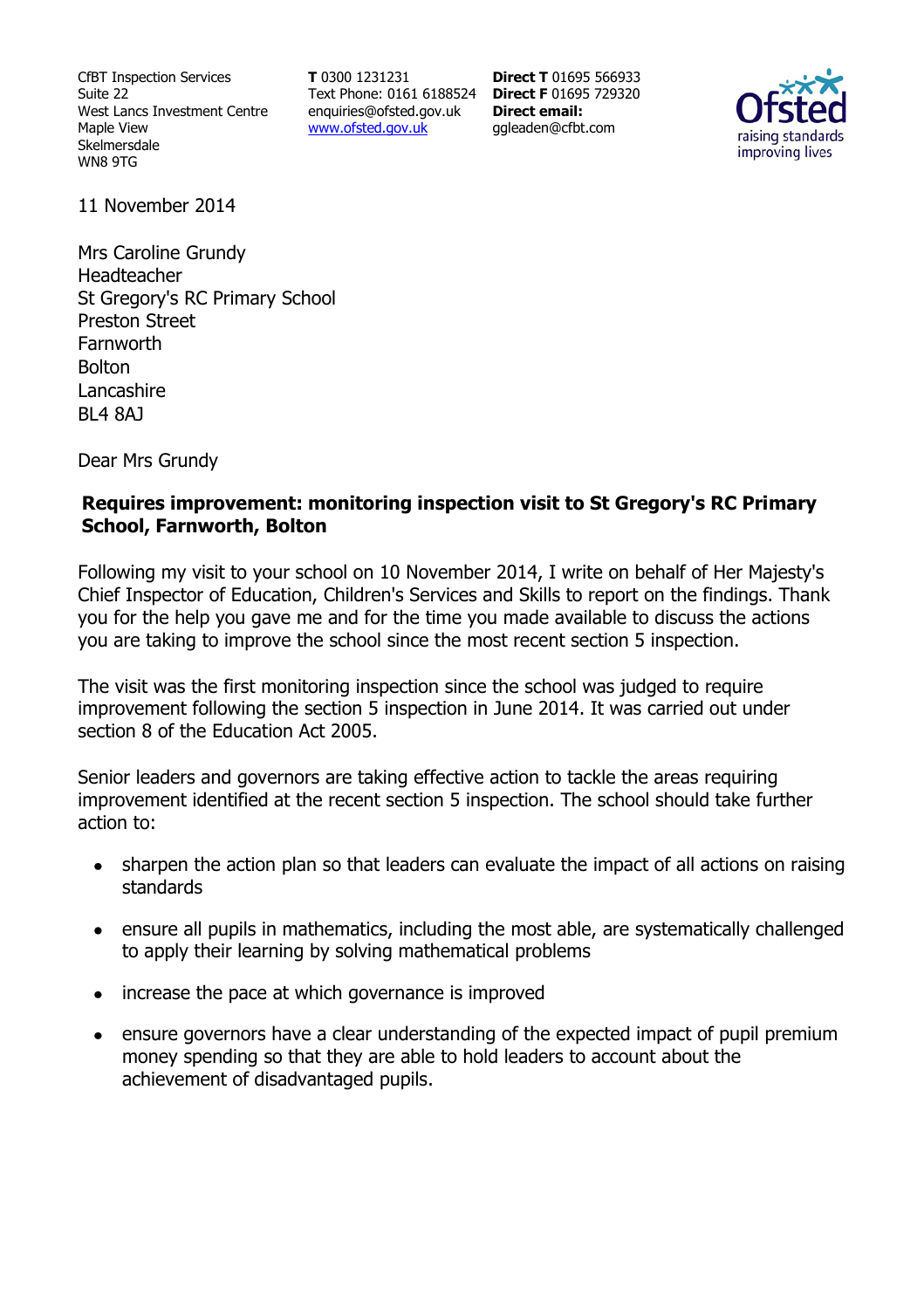

## **Evidence**

During the visit, I held meetings with you, the acting deputy headteacher, a teacher, four pupils, members of the governing body, a representative of the local authority and a national leader of education to discuss the action taken since the last inspection. The school action plan, along with a range of other documentation provided by the school, was evaluated. I read minutes of governing body meetings held since the inspection. I also gave consideration to the views of 14 parents, 12 of which were received via Parent View.

### **Context**

The Year 1 teacher has been appointed as temporary acting deputy headteacher. An experienced teacher has been employed on a temporary basis to fill the gap created by the appointment of the acting deputy headteacher. A newly qualified teacher has been employed to provide additional teaching support in Key Stage 2. An additional governor has been appointed to the governing body.

### **Main findings**

The acting headteacher, with the support of other leaders and governors, has quite rightly focussed on improving the quality of teaching in order to raise standards across the school and also to improve pupils' behaviour. The well thought out school improvement plan identifies appropriate actions to address the main areas for improvement. However, the plan does not give clear enough measures of success and therefore leaders are not able to measure effectively enough whether they are on track or whether their actions are making any difference.

Leaders have introduced a rigorous system to monitor the quality of teaching. Since the inspection, the acting headteacher has ensured that all teachers have received feedback on how to improve their teaching. The school's own records, which have been verified by the local authority and a national leader of education, show that there has been an improvement in the quality of teaching since the last inspection. However, scrutiny of pupils' work books shows that inconsistencies remain in the quality teachers' marking because the recently introduced whole school marking policy has not been applied consistently well.

Pupils' progress in writing is beginning to show signs of acceleration; they respond quickly to comments made in their work books by teachers. Evidence in pupils' work books shows that pupils improve their work when teachers challenge them by setting additional tasks. For example, one pupil improved his work by adding an adverb to the beginning of a sentence in order to make it more interesting for the reader. However, in mathematics a small number of teachers miss opportunities to accelerate the progress of the most able pupils because they do not set additional questions which challenge pupils to think more deeply and extend their learning.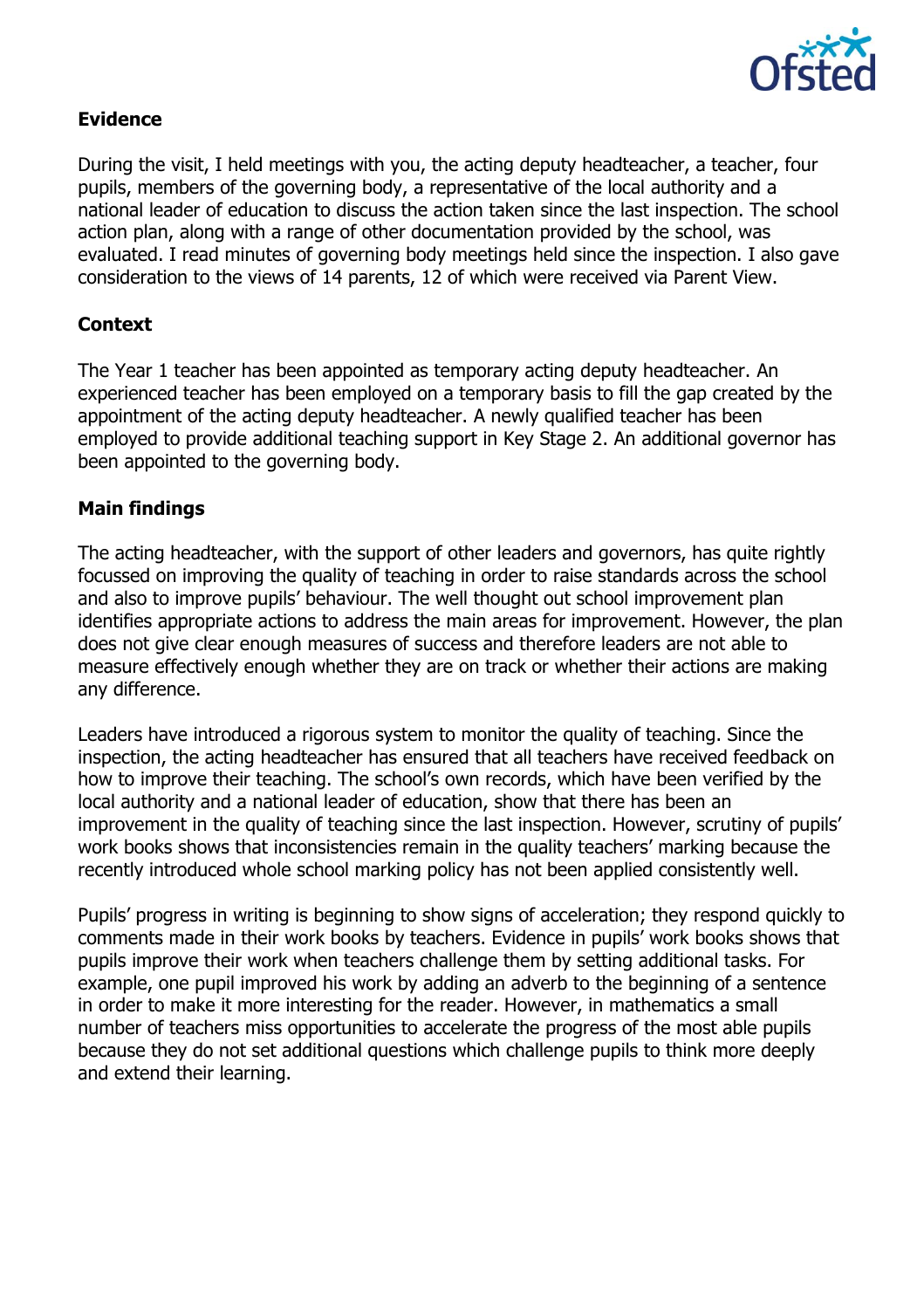

Leaders have begun to use an online tracking system to enable them to identify more accurately any gaps in pupils' learning. Additional interventions, designed to boost pupil's rate of progress and fill any gaps in their learning, have been used effectively to ensure targeted support for individuals and groups of pupils. For example, a small group of boys was identified as underperforming in their writing. Following an intervention which was tailored specifically to the needs of these pupils, improvements could be seen in the quality of their writing.

The behaviour of pupils across the school has improved rapidly since the inspection. Leaders have introduced a new behaviour policy along with new systems to support teachers to improve the effectiveness of their behaviour management strategies. All the pupils spoken with knew the school rules and said that, although a very small number of pupils still choose to ignore rules, behaviour has improved since the inspection and their learning is very rarely disrupted. As a result of this collective approach to behaviour management, pupils settle quickly at the start of lessons and complete more work than they did before the previous inspection.

Governors are becoming increasingly effective in supporting the school to improve. Minutes of meetings since the inspection show that governors have rationalised the governing body committee structure so that they can focus on the key areas for improvement. While governors are more rigorous in their questioning of leaders about underperformance in many areas across the school, their understanding of the effectiveness of pupil premium spending remains poor. Leaders' plans do not show what the expected impact of the spending of pupil premium money is on the progress of disadvantaged pupils. Consequently, governors do not hold leaders to account for the progress of disadvantaged pupils.

A recent external review of governance has been effective in identifying how the governors can ensure the long term effectiveness of the governing body. However, governors plan to make further changes to the structure of the governing body. It is therefore too early to judge the full impact of the review of governance.

Ofsted may carry out further visits and, where necessary, provide further support and challenge to the school until its next section 5 inspection.

### **External support**

Leaders have made effective use of the support offered by the local authority and the diocese, especially in recruiting an experienced national leader of education along with a specialist leader of education. The acting headteacher, along with the national leader of education and local authority school improvement officer, has acted swiftly to undertake a review of learning and teaching. This has ensured that teachers know what they need to do to improve their teaching. Consequently, the quality of pupils' learning, particularly in writing, is beginning to show signs of improvement. Leaders have established links with an outstanding school in order to allow teachers to observe and share good practice; it is too early to judge the impact of this action on progress.